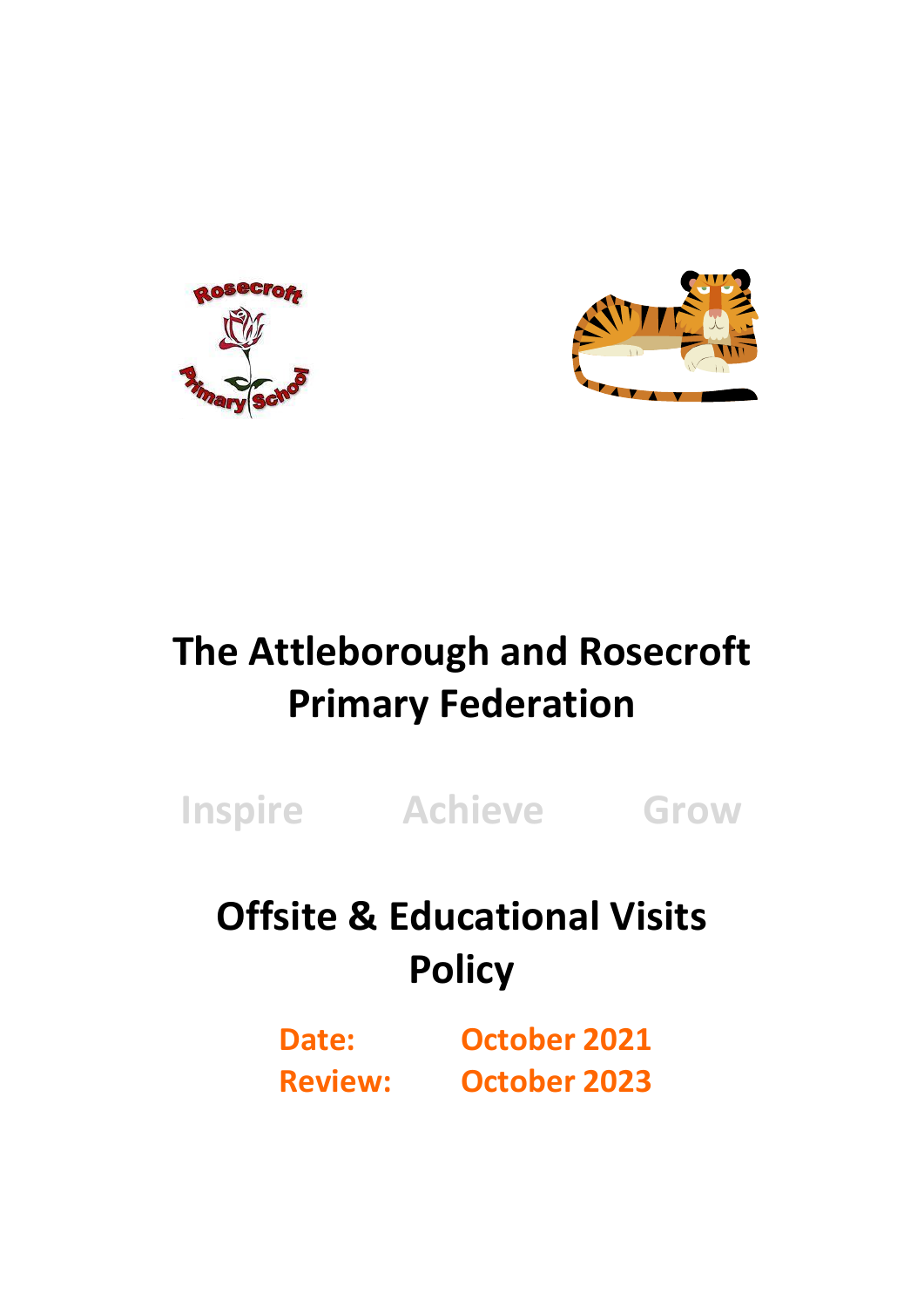The Attleborough and Rosecroft Primary Federation has formally adopted, through its Governing Body (*where appropriate*) the Norfolk 'Guidance for Offsite Visits'. [www.oeapng.info](http://www.oeapng.info/) and uses EVOLVE [www.norfolkvisits.org.uk](http://www.norfolkvisits.org.uk/) to record and approve visits. Monitoring procedures have been agreed with the Governing Body/ Managers to ensure that this policy is adhered to.

## **Aims and purposes of Offsite Visits**

The school has a strong commitment to the added value of learning outside the classroom and beyond the school premises. It will seek to provide a broad & balanced range of Learning Outside the Classroom opportunities for all its pupils.

Each year the school will arrange a number of activities that take place off the school site and out of school hours, which support the aims of the school. The range of activities which the Governing Body has given its approval includes:

- Out of hours Clubs (music, drama, art, science, sport, homework etc)
- School sports teams
- Regular local visits (places of worship, swimming, other local amenities)
- Day visits for particular groups
- Residential visits
- Adventurous Activities.

## **Approval Procedure**

The Governing Body has delegated the consideration and approval of offsite visits and activities to the headteacher. The Head teacher has nominated the Deputy Headteacher as the Educational Visits Co-ordinator (EVC) and the Governing Body has approved this appointment and the EVC has received training by the LA. If using the Evolve Local Area Visits (LAVs) module then its been agreed that LAVs need to be approved by EVC.

Before a visit is advertised to parents the Head teacher and EVC will approve the initial plan. The Headteacher/EVC will also approve the completed plan and risk assessments for the visit before departure. This will be undertaken using EVOLVE as the planning and approval system. [www.norfolkvisits.org.uk](http://www.norfolkvisits.org.uk/)

The School has agreed a policy for categorising its visits in line with NCC guidance i.e.:

**Level 3** – [Adventure Activity, Overseas or Residential] These visits must be approved via Evolve and the LA's on-line approval gained. These must normally be submitted to LA at least 30 days before the visit.

**Level 2** Day visits approved at school level on Evolve by EVC & Head. These must be submitted to Head a minimum of 14 days in advance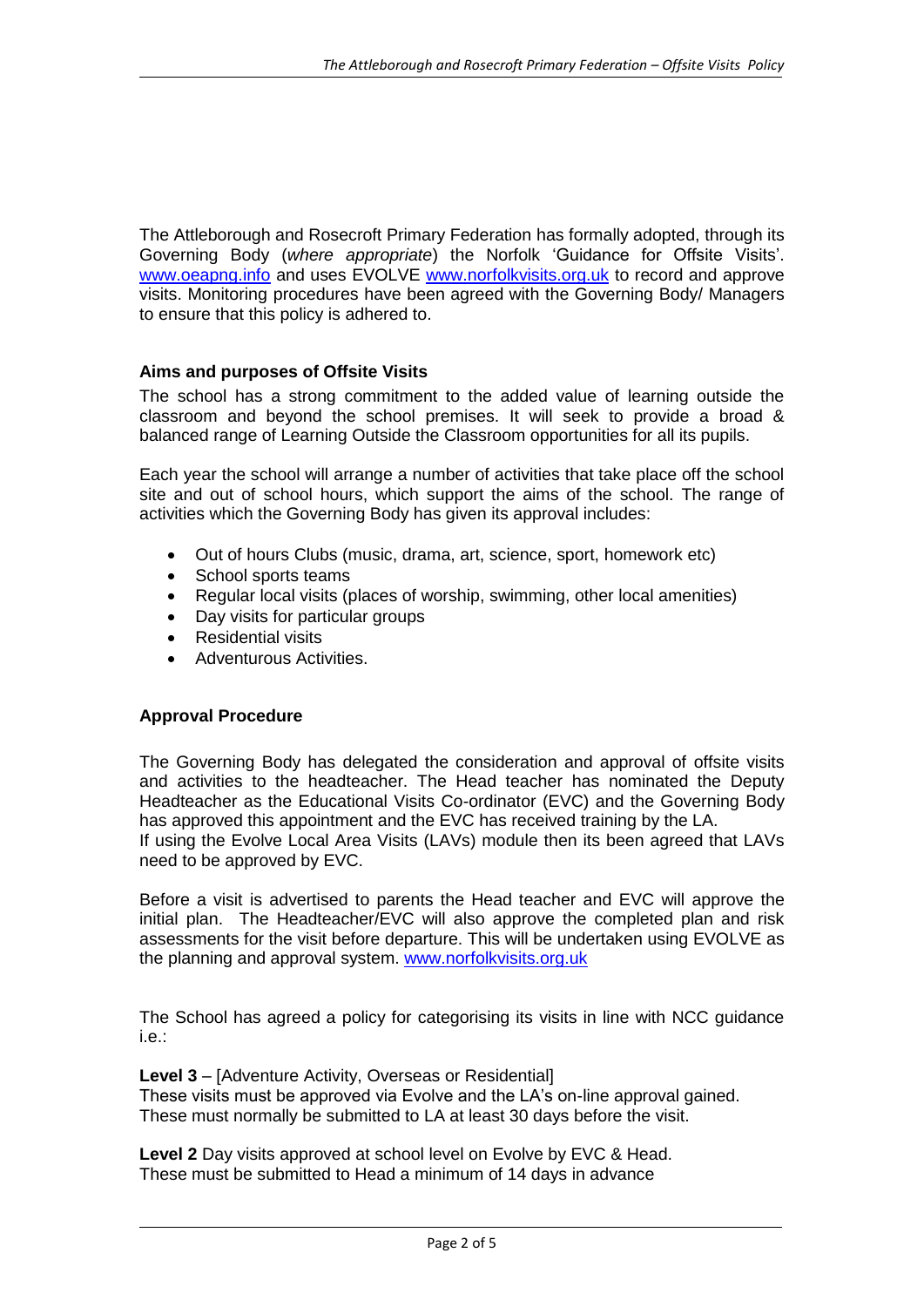**Level 1** Local regular day visits this establishment has chosen to use Evolve to record & approve all these visits.

#### **Definition of Levels:**

**Level 3** = Overseas, Residential or Adventurous visits

**Level 2** = Day visits not in your establishments list of Level 1. [These must be approved online at school level on Evolve].

**Level 1** = Local & regular visits that you have generic risk assessments' & standard operating procedures for.

#### **Staffing**

The school recognises the key role of accompanying staff in ensuring the highest standards of learning, challenge and safety on a school visit.

Staff are encouraged and supported to develop their abilities in organising and managing visits. There will be a system within the school to allow less experienced members of staff to work alongside more experienced colleagues on visits. The selection of staff for offsite visits will be a key priority in the initial approval of any proposed visit. Staff will be suitably qualified and experienced for proposed activities.

The school values and recognises the contribution of volunteer adults and parent helpers assisting with offsite activities and visits. Any volunteer will be approved by both the Head and Visit Leader and is entered on the voluntary helpers list kept by the School. They will be carefully briefed on the scope of their responsibility. Where it is appropriate the school will ensure that DBS screening is available for volunteers.

The appointed Visit Leader will be fully supported in the tasks required to arrange the visit. This will include, as necessary, making time or finances available to conduct an exploratory visit, briefing teachers and/or other staff, accessing training courses, reviewing and evaluating the visit or identifying time when the leader and EVC might work in partnership to undertake planning and risk assessments.

Visit staff will not be under the influence of alcohol or other drugs such that their ability to recognise hazards or respond to emergencies is in any way restricted.

#### **Risk Management**

The Visit Leader will seek to identify any significant risks from any activity that is under their control and take appropriate steps to ensure all participants are safe. Good practice precautions and safety measures will be taken and these will be recorded.

#### **External Activity Providers**

Where external contractors are involved in organising all or part of the visit, the contract will be made with the school on behalf of the pupils. All payments for the visit will be made through the school accounts.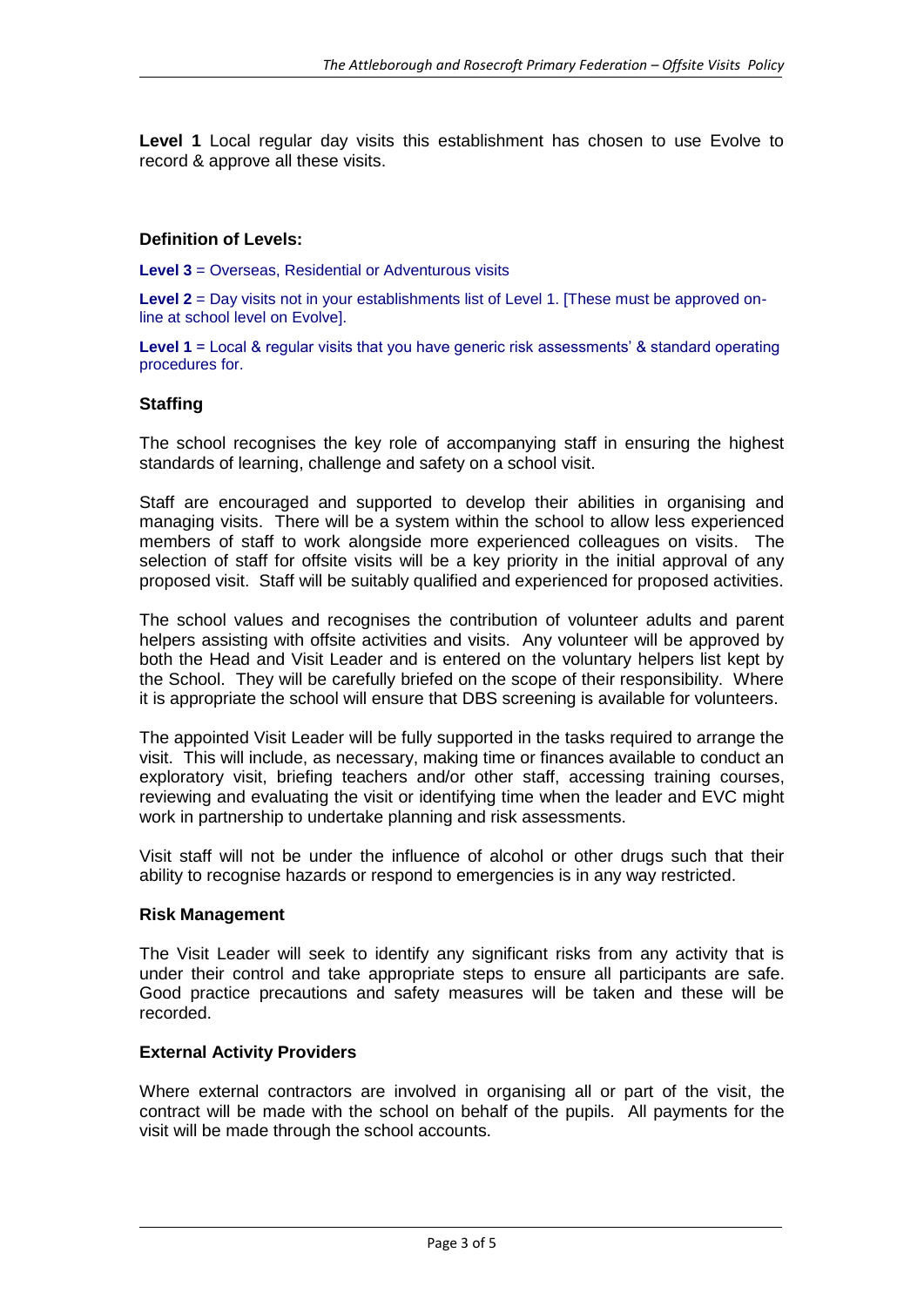The Visit Leader will make appropriate checks before committing the school to the contract. This will include seeking assurances about health and safety, and any accreditation and licensing. Wherever possible the school will seek to use holders of the Learning Outside the Classroom Quality Badge for which no Providers Statements or other assurance checks are required.

#### **Parental Consents**

Written consent from parents will not be required for pupils to take part in the majority of off-site activities organised by the school as most of these activities take place during school hours and are a normal part of a child's education at school. However, parents should be told where their child will be at all times and of any extra information or measures required.

Written consent will be requested for activities that need a higher level of risk management or those that take place outside school hours. The school has a standard form, which will be used for this purpose.

As part of the parent consent they will be fully informed of the activities and arrangements for the visit. For all residential visits parents will be invited to a briefing meeting where they can ask for clarification of any aspect of the itinerary and organisation of the visit.

The school has policies for Charging and Remissions use of Pupil Premium, Behaviour and Inclusion, which applies to all visits.

#### **The expectations of Pupils and Parents**

The school has a clear code of conduct for school visits based on the school 'Behaviour Policy'. This code of conduct will be part of the condition of booking by the parents. Pupils, whose behaviour is such that the Visit Leader is concerned for their safety, or for that of others, can be withdrawn from the activity. The Visit Leader will consider whether such pupils should be sent home early and parents will be expected to cover any costs of the journey home early.

#### **Emergency Procedures**

The school will appoint a member of the Senior Management Team as the emergency contact for each visit. All major incidents should immediately be relayed to this person, especially those involving injury or that might attract media attention.

The Visit Leader will leave full details of all pupils and accompanying adults on the visit with the emergency contact, including the home contact details of parents and next-of-kin, as appropriate.

All incidents and accidents occurring on a visit will be reported back and recorded following normal school procedures for reporting and investigating accidents.

#### **Review by the Local Authority**

The school is supported in its arrangements for offsite visits by the County Council. Where necessary the school will seek advice from the Adviser for Outdoor Learning.